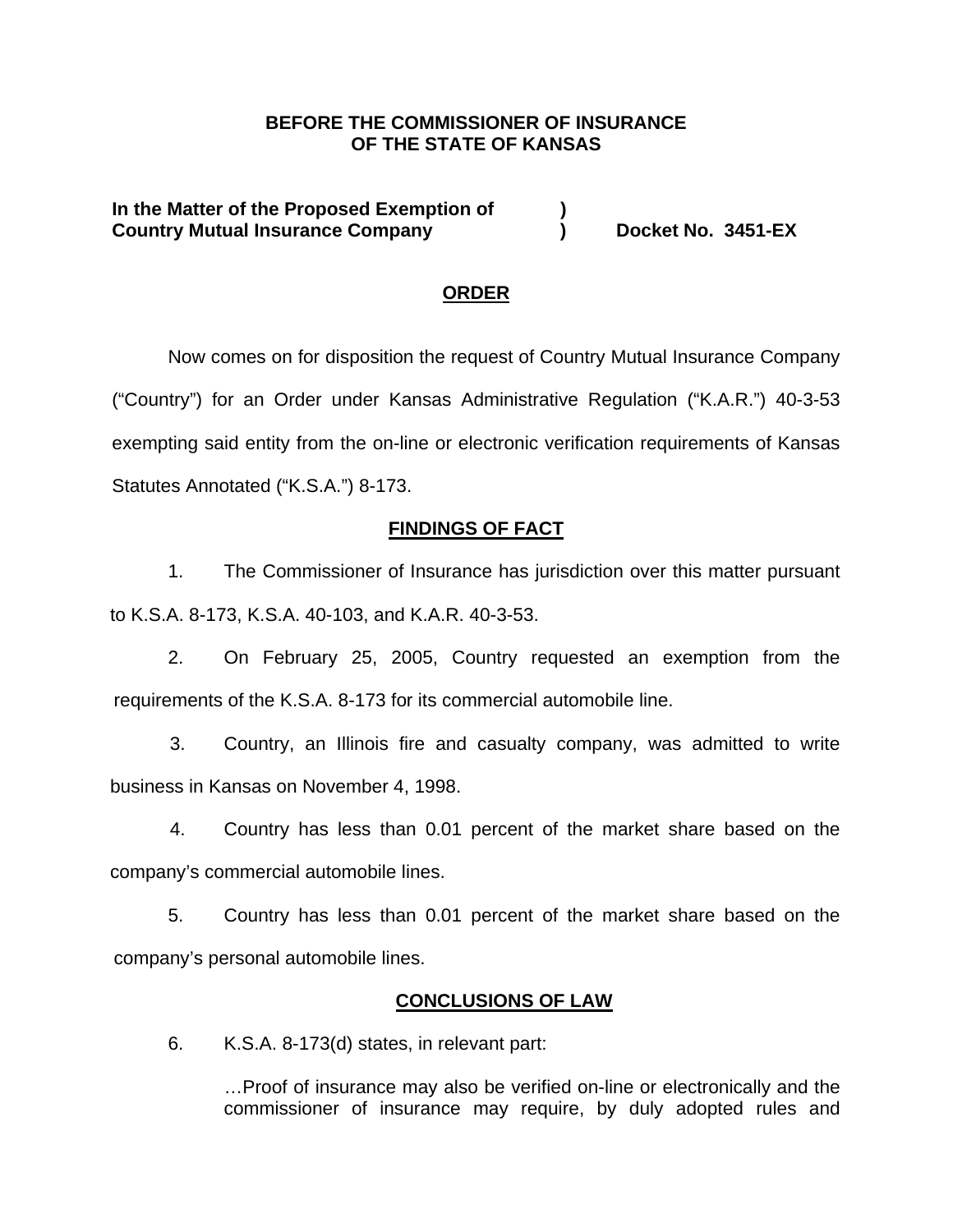regulations, any motor vehicle liability insurance company authorized to do business in this state to provide verification of insurance in that manner…

7. K.A.R. 40-3-53(a) states, in relevant part:

Each motor vehicle liability insurer writing insurance in the state shall provide the secretary of revenue with verification of each insured's insurance on-line or electronically by January 1, 2005. An exemption from this requirement may be granted upon request for any company that has less than 0.01 percent of the market share based on that company's commercial or personal automobile insurance written premiums or that has stated its intent to leave the automobile insurance market pursuant to K.S.A. 40-2,123 and amendments thereto. The 0.01 percent threshold shall be based on the specific line of coverage for which the company is seeking this exemption.

Based upon the information enumerated in the Findings of Fact contained in paragraphs one through seven above, Country Mutual Insurance Company meets the requirements for exemption from the on-line or electronic verification requirements of its commercial automobile line as required by K.S.A. 8-173 and K.A.R. 40-3-53.

# **IT IS THEREFORE, BY THE COMMISSIONER OF INSURANCE, ORDERED**

**THAT:** 

1. Country Mutual Insurance Company shall be exempt from the requirements of K.S.A 8-173 to provide on-line or electronic verification to the Kansas Secretary of Revenue for its commercial automobile line.

2. The Commissioner of Insurance retains jurisdiction over this matter to issue any and all further Orders deemed appropriate or to take such further action as necessary to dispose of this matter.

# **NOTICE OF RIGHT TO ADMINISTRATIVE REVIEW**

This order becomes final in 15 days if you do not request a hearing. You have the right to administrative review in accordance with the provisions set forth in the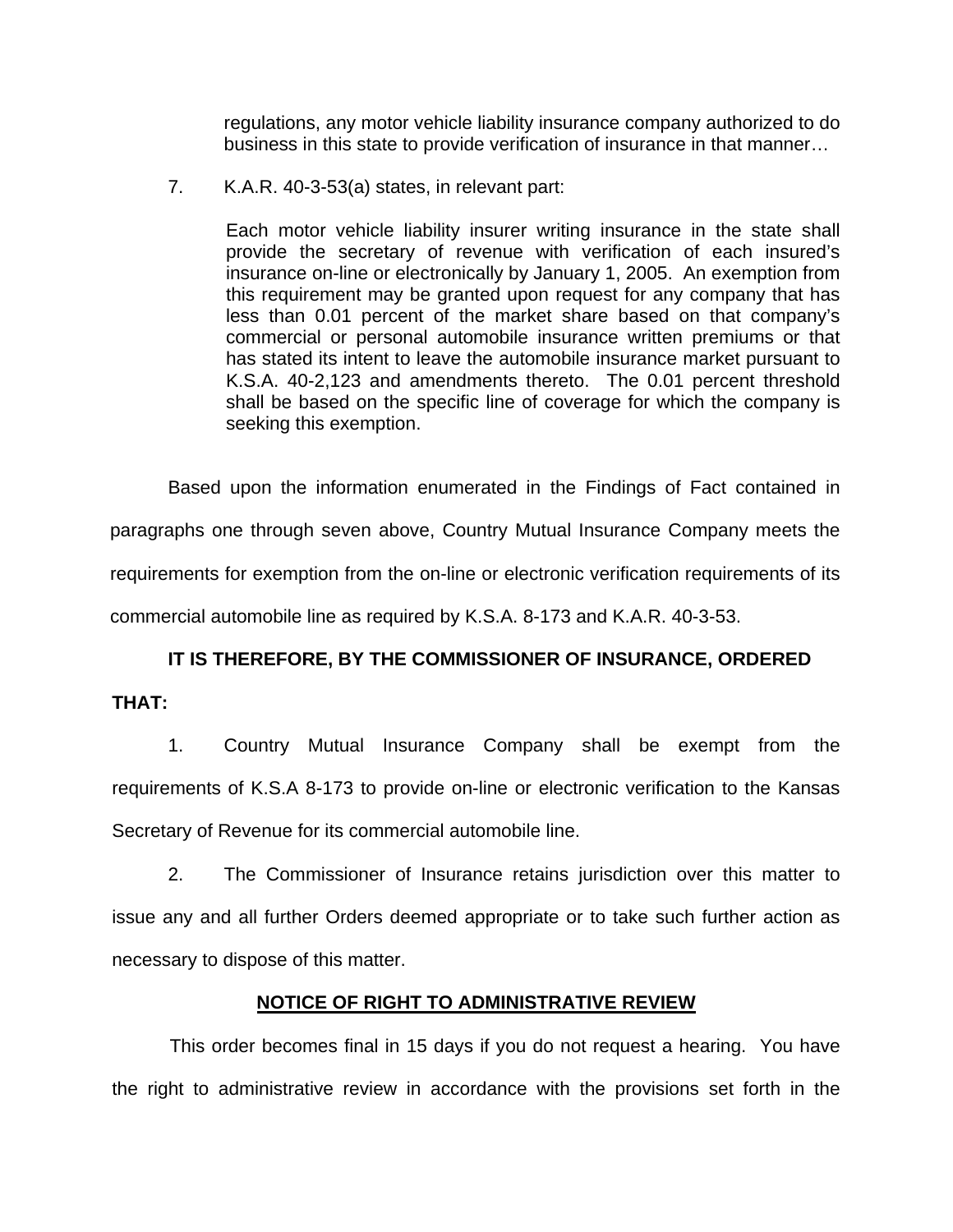Administrative Procedure Act (K.S.A. 77-502, et seq., as amended). If you wish to appeal this decision, you must file a petition for review within 15 days. Your written petition for review shall be served upon:

> John W. Campbell General Counsel Kansas Insurance Department 420 SW 9<sup>th</sup> Street Topeka, Kansas 66612-1678.

# **IT IS SO ORDERED THIS \_20th\_ DAY OF \_April\_ 2005, IN THE CITY OF TOPEKA, COUNTY OF SHAWNEE, STATE OF KANSAS.**



SUBMITTED AND APPROVED BY:

Kansas Insurance Department

\_/s/ Deletria L. Nash\_\_\_\_\_\_\_\_\_\_\_\_\_\_\_\_\_ Deletria L. Nash Attorney for Petitioner

\_/s/ Sandy Praeger\_\_\_\_\_\_\_\_\_\_\_ Sandy Praeger Commissioner of Insurance

 \_/s/ John W. Campbell\_\_\_\_\_\_\_\_ John W. Campbell General Counsel